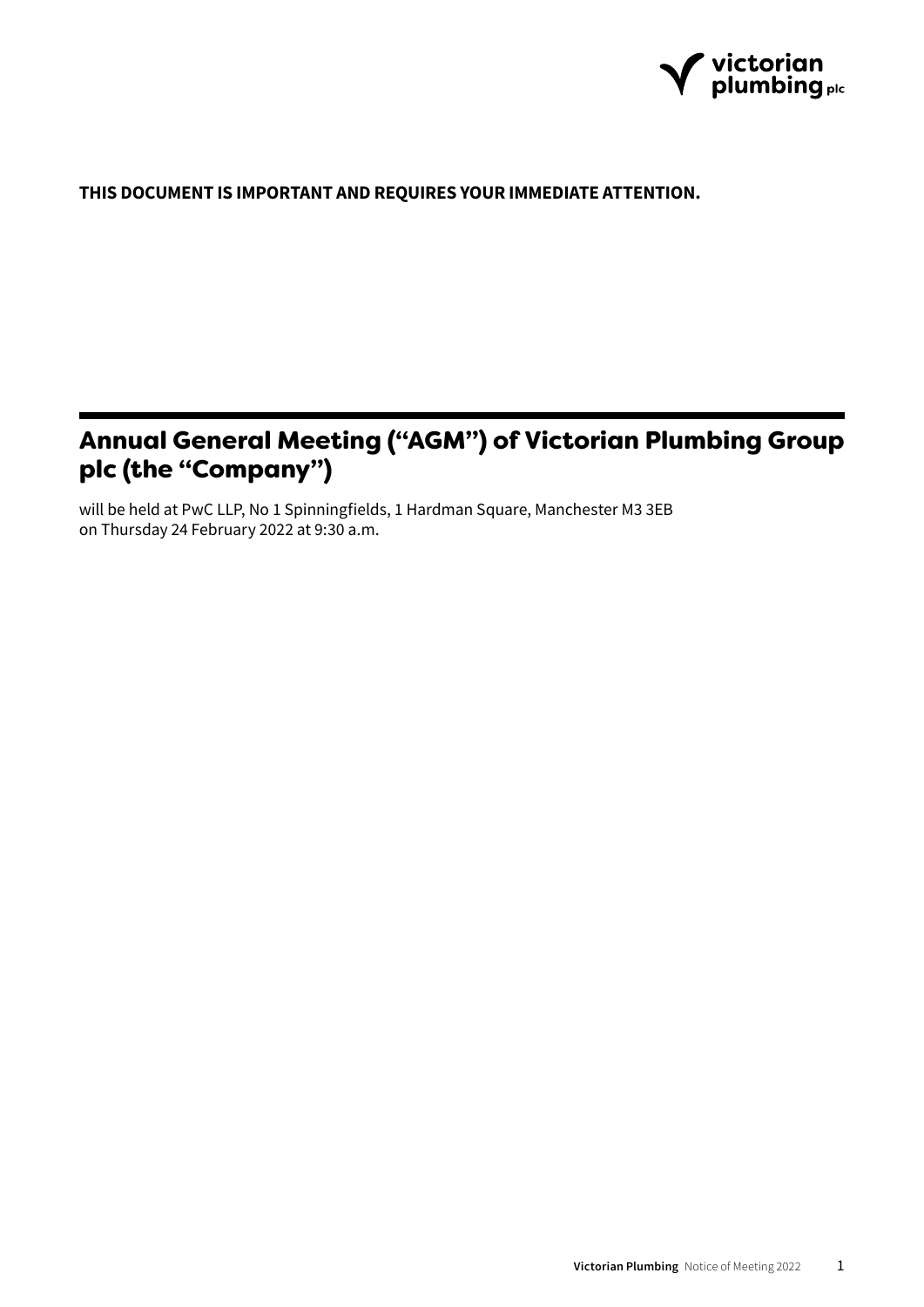**NOTICE IS HEREBY GIVEN** that the Annual General Meeting of Victorian Plumbing Group plc (company number 13379554) (the "**Company**") will be held at PwC LLP, No 1 Spinningfields, 1 Hardman Square, Manchester M3 3EB on Thursday 24 February 2022 at 9:30 a.m for the purposes outlined below.

# **To consider and, if thought fit, to pass the following resolutions as ordinary resolutions:**

- 1. To receive and adopt the Company's annual accounts for the year ended 30 September 2021 together with the directors' report and auditor's report on those accounts.
- 2. To re-appoint Ernst & Young LLP as the Company's auditor to hold office from the conclusion of this annual general meeting until the conclusion of the next annual general meeting of the Company at which accounts are laid before the Company.
- 3. To authorise the directors to determine the remuneration of the Company's auditors.
- 4. To approve the directors' remuneration report (excluding the directors' remuneration policy, set out on pages 74 to 76 of the directors' remuneration report), as set out in the Company's annual report and accounts for the financial year ended 30 September 2021.
- 5. To approve the directors' remuneration policy, as set out on pages 74 to 76 of the directors' remuneration report.
- 6. To re-elect Philip Bowcock, who retires from the board of directors of the Company in accordance with the Company's articles of association, as a director of the Company.
- 7. To re-elect Mark Radcliffe, who retires from the board of directors of the Company in accordance with the Company's articles of association, as a director of the Company.
- 8. To re-elect Paul Meehan, who retires from the board of directors of the Company in accordance with the Company's articles of association, as a director of the Company.
- 9. To re-elect Damian Sanders, who retires from the board of directors of the Company in accordance with the Company's articles of association, as a director of the Company.
- 10. To re-elect Kath Smith, who retires from the board of directors of the Company in accordance with the Company's articles of association, as a director of the Company.
- 11. That, pursuant to section 551 of the Companies Act 2006 (the "**Act**"), the directors be and are generally and unconditionally authorised to exercise all powers of the Company to allot Relevant Securities (as defined below):
	- (a) comprising equity securities (as defined in section 560 of the Act) up to an aggregate nominal amount of £216,708.66 (including within such limit any shares issued or rights granted under paragraph (b) below) in connection with an offer or issue by way of rights:
		- (i) to holders of ordinary shares in proportion (as nearly as may be) to the respective number of ordinary shares deemed to be held by them; and
		- (ii) to holders of other equity securities as required by the rights of those securities or as the directors otherwise consider necessary,

subject to such exclusions or other arrangements as the directors may deem necessary or expedient in relation to fractional entitlements, legal or practical problems arising in any overseas territory, the requirements of any regulatory body or stock exchange or any other matter whatsoever; and

(b) in any other case, up to an aggregate nominal amount of £108,354.33,

provided that (unless previously revoked, varied or renewed) these authorities shall expire on the earlier of fifteen months from the date on which this resolution is passed and the conclusion of the annual general meeting of the Company to be held in 2023, save that, in each case, the Company may make an offer or agreement before the authority expires which would or might require Relevant Securities to be allotted after the authority expires and the directors may allot Relevant Securities pursuant to any such offer or agreement as if the authority had not expired.

In this resolution, "**Relevant Securities**" means shares in the Company or rights to subscribe for or to convert any security into shares in the Company; a reference to the allotment of Relevant Securities includes the grant of such a right; and a reference to the nominal amount of a Relevant Security which is a right to subscribe for or to convert any security into shares in the Company is to the nominal amount of the shares which may be allotted pursuant to that right.

These authorities are in substitution for all existing authorities under section 551 of the Act (which, to the extent unused at the date of this resolution, are revoked with immediate effect but without prejudice to any allotment of shares, or grant of rights already made, offered or agreed to be made pursuant to such authorities).

# **To consider and, if thought fit, to pass the following resolutions as special resolutions:**

- 12. That, subject to the passing of resolution 11 and pursuant to section 570 of the Act, the directors be and are generally empowered to allot equity securities (within the meaning of section 560 of the Act) for cash pursuant to the authorities granted by resolution 11 as if section 561(1) of the Act did not apply to any such allotment, provided that this power shall be limited to:
	- (a) equity securities (as defined in section 560 of the Act) in connection with an offer or issue by way of rights:
		- (i) to holders of ordinary shares in proportion (as nearly as may be) to the respective number of ordinary shares deemed to be held by them; and
		- (ii) to holders of other equity securities as required by the rights of those securities or as the directors otherwise consider necessary,

subject to such exclusions or other arrangements as the directors may deem necessary or expedient in relation to fractional entitlements, legal or practical problems arising in any overseas territory, the requirements of any regulatory body or stock exchange or any other matter whatsoever; and

(b) the allotment of equity securities pursuant to the authority granted by paragraph (b) of resolution 11 up to an aggregate nominal amount of £16,253.15

and (unless previously revoked, varied or renewed) these authorities shall expire at such time as the general authority conferred on the directors by resolution 11 above expires, save that the Company may make an offer or agreement before the power conferred by this resolution expires which would or might require equity securities to be allotted for cash after this power expires and the directors may allot equity securities for cash pursuant to any such offer or agreement as if this power had not expired.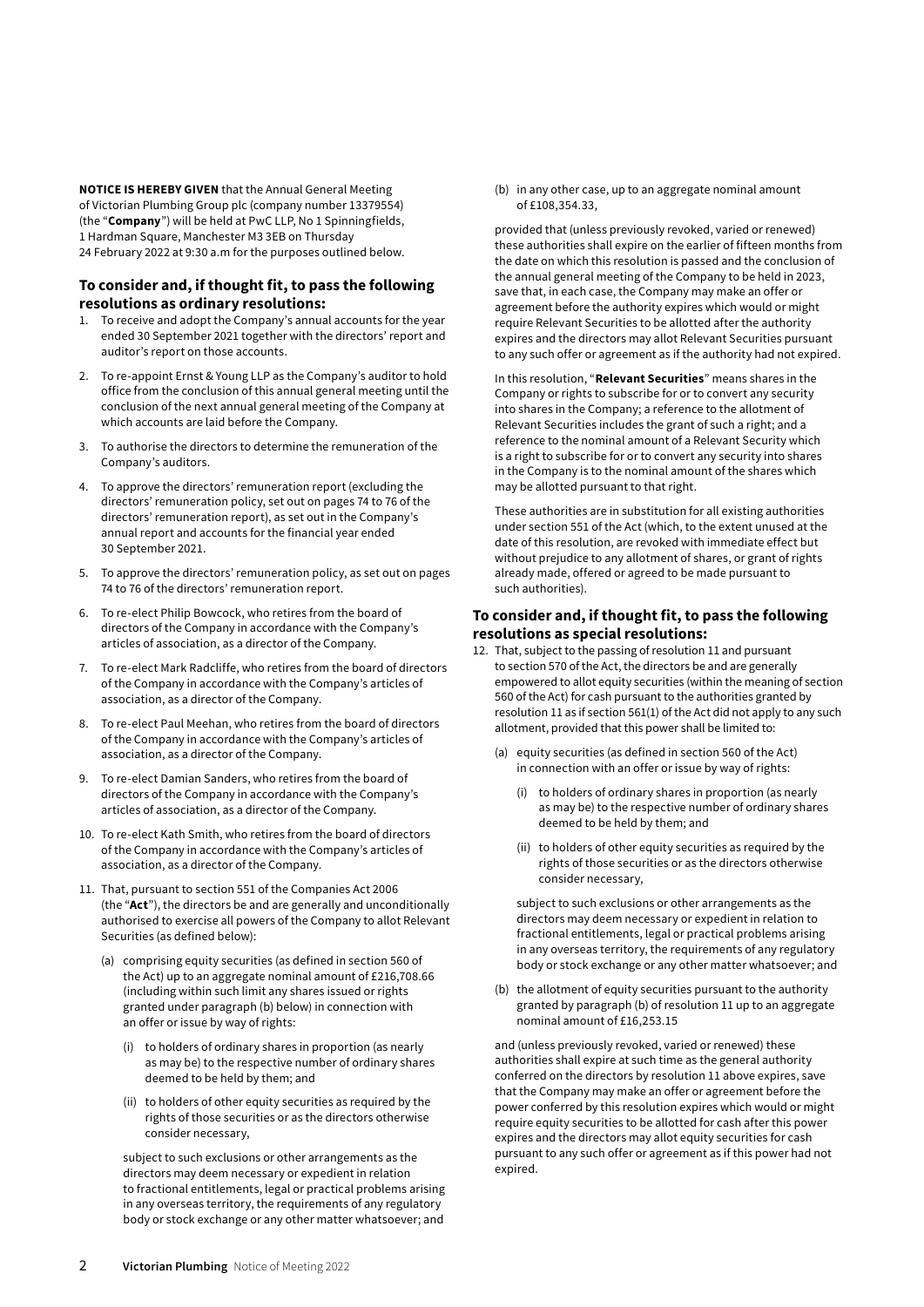- 13. That, subject to the passing of resolution 11 and pursuant to section 570 of the Act, the directors be and are generally empowered to allot equity securities (within the meaning of section 560 of the Act) for cash pursuant to the authorities granted by resolution 11 as if section 561(1) of the Act did not apply to any such allotment, provided that this power shall be:
	- (a) limited to the allotment of equity securities or sale of treasury shares up to a nominal amount of £16,253.15; and
	- (b) used only for the purposes of financing (or refinancing if the authority is to be used within six months after the original transaction) a transaction which the directors determine to be an acquisition or other capital investment of a kind contemplated by the Statement of Principles on Disapplying Pre-Emption Rights most recently published by the Pre-Emption Group prior to the date of Admission,

and (unless previously revoked, varied or renewed) this authority shall expire at such time as the general authority conferred on the directors by resolution 11 above expires, save that the Company may make an offer or agreement before the power conferred by this resolution expires which would or might require equity securities to be allotted for cash after this power expires and the directors may allot equity securities for cash pursuant to any such offer or agreement as if this power had not expired.

- 14. That, the directors be and are generally and unconditionally empowered to make market purchases (as defined in section 693(4) of the Act) of its ordinary shares provided that in doing so it:
	- (a) purchases no more than 32,506,298 ordinary shares in aggregate;
	- (b) pays not less than £0.001 (excluding expenses) per ordinary share; and
	- (c) pays a price per share that is not more (excluding expenses) per ordinary share than the higher of: (i) 5% above the average of the middle market quotations for the ordinary shares as derived from the London Stock Exchange Daily Official List for the five business days immediately before the day on which it purchases that share; and (ii) the price stipulated by Article 3(2) of Delegated Regulation (EU) 2016/1052 of 8 March 2016 relating to the conditions applicable to buy-back programmes and stabilisation measures,

and (unless previously revoked, varied or renewed) this authority shall expire at such time as the general authority conferred on the directors by resolution 11 above expires, save that the Company may, if it agrees to purchase ordinary shares under this authority before it expires, complete the purchase wholly or partly after this authority expires.

By order of the Board

# **Almond + Co** Company Secretary 14 January 2022

Almond + Co is the trading name of Almond + Company Limited, a company registered in England and Wales with company number 11587044 and authorised and regulated by the Solicitors Regulation Authority under number 668224.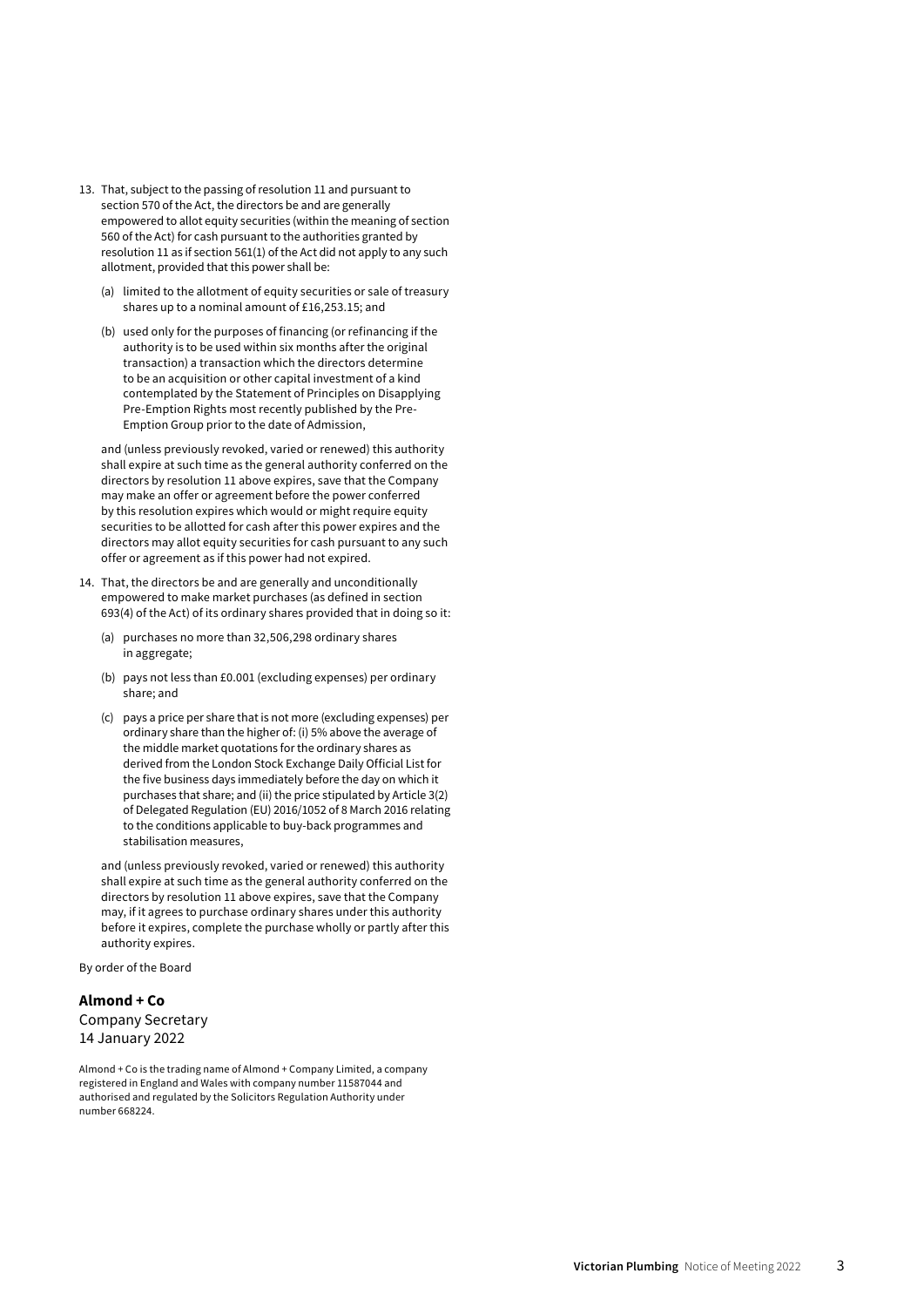# Notes to the notice of Annual General Meeting

#### **Entitlement to attend and vote**

1. Only those shareholders registered on the Company's register of members as at 6:30 p.m. on 22 February 2022 or if this meeting is adjourned, at 6:30 p.m. on the day which is two business days prior to the adjourned meeting, shall be entitled to attend and vote at the meeting (should attendance be permitted under the applicable COVID-19 restrictions). Changes to the register of members after the relevant deadline shall be disregarded in determining the rights of any person to vote at the meeting.

#### **Information regarding the meeting available on website**

2. Information regarding the meeting, including the information required by section 311A of the Companies Act 2006, can be found at www.victorianplumbingplc.com/investors/rnsannouncements.

#### **Attending the meeting**

3. Should attendance be permitted under the applicable COVID-19 restrictions, shareholders are requested to bring with them suitable evidence of their identity to facilitate entry to the meeting. Persons who are not shareholders of the Company (or their appointed proxy) will not be admitted to the AGM unless prior arrangements have been made with the Company. For security reasons, all hand luggage may be subject to examination prior to entry to the AGM. We ask all those present at the AGM to facilitate the orderly conduct of the meeting and comply with all reasonable health and safety requirements. If a shareholder is unable to meet such reasonable health and safety requirements all threatens the orderly conduct of the meeting due to their behaviour, we reserve the right to require that person to leave. In addition, if the meeting is already at capacity based on any limits on gathering imposed or recommended by the UK government at the time, we reserve the right to refuse entry to the meeting.

#### **Appointment of proxies**

- 4. If you are a shareholder who is entitled to attend and vote at the meeting, you are entitled to appoint one or more proxies to exercise all or any of your rights at the meeting and you should have received a proxy form with this notice of meeting. A proxy does not need to be a shareholder of the Company but must attend the meeting to represent you. You can only appoint a proxy using the procedures set out in these notes and the notes to the proxy form.
- 5. Shareholders can:
	- (a) Appoint a proxy or proxies and give proxy instructions by returning the enclosed proxy form by post (see note 9).
	- (b) Register their proxy appointment electronically (see note 10).
	- (c) If a CREST member, register their proxy appointment by utilising the CREST electronic proxy appointment service (see note 11).
- 6. To be valid, any completed Proxy Form must be returned and any online or electronic proxy appointment must be transmitted so as to be received by the Company's Registrar no later than 9:30 a.m. on 22 February 2022 (or no later than two business days before the time appointed for any adjourned meeting).
- 7. As noted above, shareholders are strongly advised to appoint the chair of the meeting as their proxy. This will ensure that your vote is counted even if attendance at the meeting is restricted or you or any other proxy you appoint are unable to attend in person.
- 8. The appointment of a proxy will not preclude a shareholder from attending and voting in person at the AGM, should this be permitted under applicable COVID-19 restrictions.

#### **Appointment of proxy by post**

The notes to the proxy form explain how to direct your proxy how to vote on each resolution or withhold their vote.

To appoint a proxy using the proxy form, the form must be:

- (d) completed and signed;
- (e) sent or delivered to Equiniti at Equiniti, Freepost RTHJ-CLLL-KBKU, Equiniti Limited, Aspect House, Spencer Road, Lancing, West Sussex, BN99 8LU; and
- (f) received by Equiniti no later than 9:30 a.m. on 22 February 2022.

In the case of a shareholder which is a company, the proxy form must be executed under its common seal or signed on its behalf by an officer of the company or an attorney for the company.

Any power of attorney or any other authority under which the proxy form is signed (or a duly certified copy of such power or authority) must be included with the proxy form.

If you have not received a proxy form and believe that you should have one, or if you require additional proxy forms, please contact Equiniti by telephone on 0371 384 2030 or +44 121 415 7047 if calling outside the United Kingdom.

#### **Appointment of proxies electronically**

10. As an alternative to completing the hard-copy proxy form, you can appoint a proxy electronically by going online to www.sharevote.co.uk where full instructions on the procedure are given. The Voting ID, Task ID and Shareholder Reference Number printed on the Form of Proxy will be required. Alternatively, Shareholders who have already registered with Equiniti's online portfolio service, Shareview, can appoint their proxy electronically by logging onto their portfolio at www.shareview.co.uk using their user ID and password. Once logged in click 'View' on the 'My Investments' page, click the link to vote and then following the on-screen instructions.

### **Appointment of proxies through CREST**

11. CREST members who wish to appoint a proxy or proxies by utilising the CREST electronic proxy appointment service may do so for the meeting and any adjournment(s) of it by using the procedures described in the CREST Manual (available via www.euroclear.com). CREST Personal Members or other CREST sponsored members, and those CREST members who have appointed a voting service provider(s), should refer to their CREST sponsor or voting service provider(s), who will be able to take the appropriate action on their behalf.

For a proxy appointment or instructions made using the CREST service to be valid, the appropriate CREST message (a **CREST Proxy Instruction**) must be properly authenticated in accordance with Euroclear UK & Ireland Ltd's (**EUI**) specifications and must contain the information required for such instructions, as described in the CREST Manual. The message, regardless of whether it constitutes the appointment of a proxy or is an amendment to the instruction given to a previously appointed proxy, must, in order to be valid, be transmitted so as to be received by Equiniti (ID RA19) no later than 9:30 a.m. on 22 February 2022, or, in the event of an adjournment of the meeting, 48 hours before the adjourned meeting. For this purpose, the time of receipt will be taken to be the time (as determined by the timestamp applied to the message by the CREST Applications Host) from which the issuer's agent is able to retrieve the message by enquiry to CREST in the manner prescribed by CREST. After this time, any change of instructions to proxies appointed through CREST should be communicated to the appointee through other means.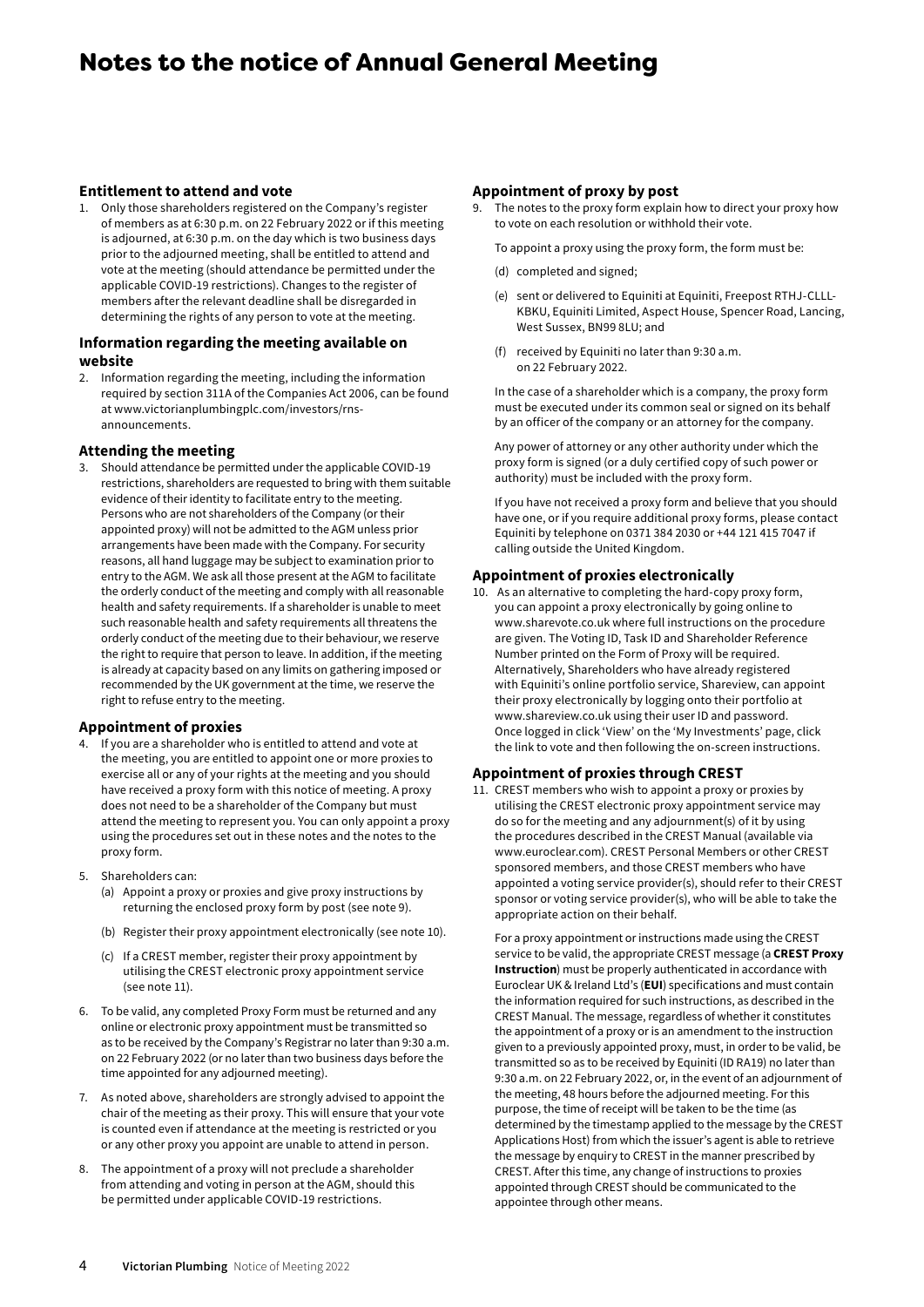CREST members and, where applicable, their CREST sponsors or voting service providers should note that EUI does not make available special procedures in CREST for any particular message. Normal system timings and limitations will therefore apply in relation to the input of CREST Proxy Instructions. It is the responsibility of the CREST member concerned to take (or, if the CREST member is a CREST personal member or sponsored member, or has appointed a voting service provider(s), to procure that his or her CREST sponsor or voting service provider(s) take(s)) such action as shall be necessary to ensure that a message is transmitted by means of the CREST system by any particular time. In this connection, CREST members and, where applicable, their CREST sponsors or voting service providers are referred, in particular, to those sections of the CREST Manual concerning practical limitations of the CREST system and timings.

The Company may treat as invalid a CREST Proxy Instruction in the circumstances set out in regulation 35(5)(a) of the Uncertificated Securities Regulations 2001 (SI 2001/3755).

If you are an institutional investor you may be able to appoint a proxy electronically via the Proxymity platform, a process which has been agreed by the Company and approved by the Registrar. For further information regarding Proxymity, please go to www.proxymity.io. Your proxy must be lodged by 9:30 a.m. on 22 February 2022 in order to be considered valid. Before you can appoint a proxy via this process you will need to have agreed to Proxymity's associated terms and conditions. It is important that you read these carefully as you will be bound by them and they will govern the electronic appointment of your proxy.

#### **Appointment of proxy by joint members**

12. In the case of joint holders, where more than one of the joint holders completes a proxy appointment, only the appointment submitted by the most senior holder will be accepted. Seniority is determined by the order in which the names of the joint holders appear in the Company's register of members in respect of the joint holding (the first-named being the most senior).

### **Changing proxy instructions**

13. Shareholders may change proxy instructions by submitting a new proxy appointment. Note that the cut-off time for receipt of proxy appointments also applies in relation to amended instructions; any amended proxy appointment received after the relevant cut-off time will be disregarded.

Where you have appointed a proxy using the hard-copy proxy form and would like to change the instructions using another hard-copy proxy form, please Equiniti by telephone on 0371 384 2030 or +44 121 415 7047 if calling outside the United Kingdom.

If you submit more than one valid proxy appointment, the appointment received last before the latest time for the receipt of proxies will take precedence.

#### **Termination of proxy appointment**

- 14. A shareholder may terminate a proxy instruction, but to do so you will need to inform the Company in writing by:
	- Sending a signed hard copy notice clearly stating your intention to revoke your proxy appointment to Equiniti, Freepost RTHJ-CLLL-KBKU, Equiniti Limited, Aspect House, Spencer Road, Lancing, West Sussex, BN99 8LU. In the case of a shareholder which is a company, the revocation notice must be executed under its common seal or signed on its behalf by an officer of the company or an attorney for the company. Any power of attorney or any other authority under which the revocation notice is signed (or a duly certified copy of such power or authority) must be included with the revocation notice.

The revocation notice must be received by Equiniti no later than 9:30 a.m. on 22 February 2022.

If you attempt to revoke your proxy appointment but the revocation is received after the time specified, your original proxy appointment will remain valid unless you attend the meeting and vote in person.

Appointment of a proxy does not preclude you from attending the meeting and voting in person. If you have appointed a proxy and attend the meeting in person, your proxy appointment will automatically be terminated.

#### **Corporate representatives**

- 15. A corporation that is a shareholder can appoint one or more corporate representatives who may exercise, on its behalf, all its powers as a shareholder provided that they do not do so in relation to the same shares:
	- (a) if they purport to exercise the power in the same way as each other, the power is treated as exercised in that way; and
	- (b) in other cases, the power is treated as not exercise.
- 16. As noted above, corporations are strongly advised to appoint the chair of the meeting as their proxy. This will ensure that your vote is counted even if attendance at the meeting is restricted or any other proxy that is appointed is unable to attend in person.

#### **Issued shares and total voting rights**

17. As at 14 January 2022 (the latest practicable date before publication of this notice), the Company's issued share capital consists of 325,062,985 ordinary shares of £0.001 each. Each ordinary share carries the right to one vote at a general meeting of the Company and, therefore, the total number of voting rights in the Company as at 14 January 2022 is 325,062,985.

The Company's website will include information on the number of shares and voting rights.

#### **Questions at the meeting**

18. We will be offering shareholders the opportunity to submit questions in advance of the meeting by emailing ir@victorianplumbing.co.uk. The question facility will not constitute attendance or participation on the part of the shareholder in the legal proceedings of the meeting.

Any shareholder attending the meeting has the right to ask questions. If multiple questions on the same topic are received in advance, the Chair may choose to provide a single answer to address shareholder queries on the same topic.

The Company must answer any question you ask relating to the business being dealt with at the meeting unless:

- (a) Answering the question would interfere unduly with the preparation for the meeting or involve the disclosure of confidential information.
- (b) The answer has already been given on a website in the form of an answer to a question.
- (c) It is undesirable in the interests of the Company or the good order of the meeting that the question be answered.

If you attend the meeting in person, you may be included in the recording of the meeting. Please note that this recording is solely for the purposes of creating a transcript of the meeting and will not be publicly available.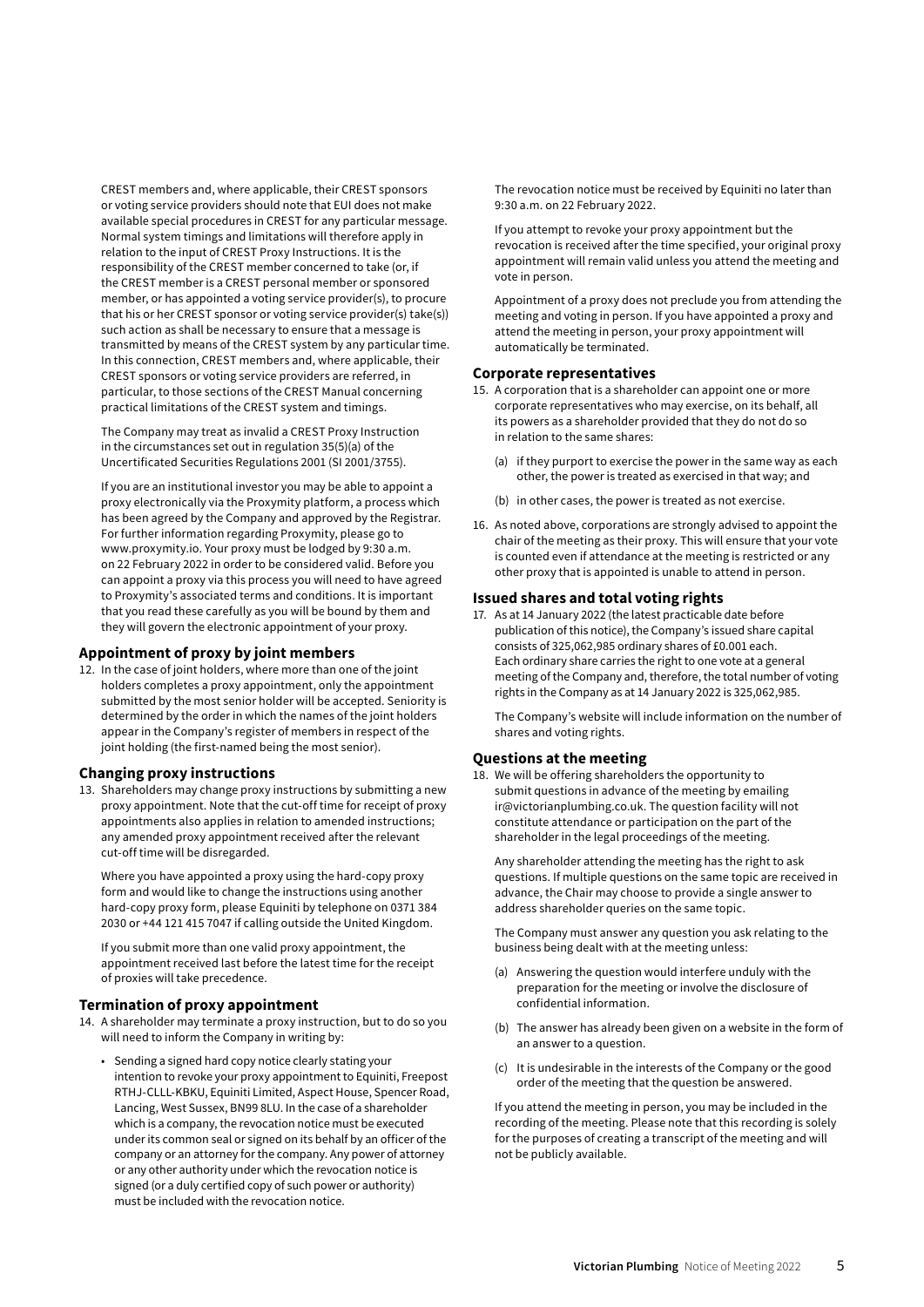# Notes to the notice of Annual General Meeting continued

#### **Nominated persons**

- 19. The statement of the rights of shareholders in relation to the appointment of proxies in note 4 does not apply to nominated persons. The rights described in this note can only be exercised by the shareholders of the company. If you are a person who has been nominated under section 146 of the Companies Act 2006 to enjoy information rights (**Nominated Person**):
	- (a) You may have a right under an agreement between you and the shareholder of the Company who has nominated you to have information rights (**Relevant Shareholder**) to be appointed or to have someone else appointed as a proxy for the meeting.
	- (b) If you either do not have such a right or if you have such a right but do not wish to exercise it, you may have a right under an agreement between you and the Relevant Shareholder to give instructions to the Relevant Shareholder as to the exercise of voting rights.
	- (c) Your main point of contact in terms of your investment in the Company remains the Relevant Shareholder (or, perhaps, your custodian or broker) and you should continue to contact them (and not the Company) regarding any changes or queries relating to your personal details and your interest in the Company (including any administrative matters). The only exception to this is where the Company expressly requests a response from you.

#### **Voting results**

20. The results of the voting at the AGM will be announced through a Regulatory Information Service and will appear on the Company's website as soon as practicable https://victorianplumbinggroupplc. com/investors/key-documents following the conclusion of the AGM.

#### **Documents on display**

- 21. A copy of this Notice, and other information required by Section 311A of the Companies Act 2006, can be found at https:// victorianplumbinggroupplc.com/investors/key-documents.
- 22. Copies of the following documents will be available for inspection at the registered office of the Company during normal business hours until the date of the AGM, and at the place of the meeting from at least 15 minutes prior to the meeting until its conclusion:
	- (a) Execution directors' service contracts; and
	- (b) Non-executive directors' letters of appointment.

So that the appropriate arrangements can be made for shareholders wanting to inspect documents, we request that shareholders contact the Company Secretary by email (at richard@almondco.uk) in advance of any visit to ensure that access can be arranged.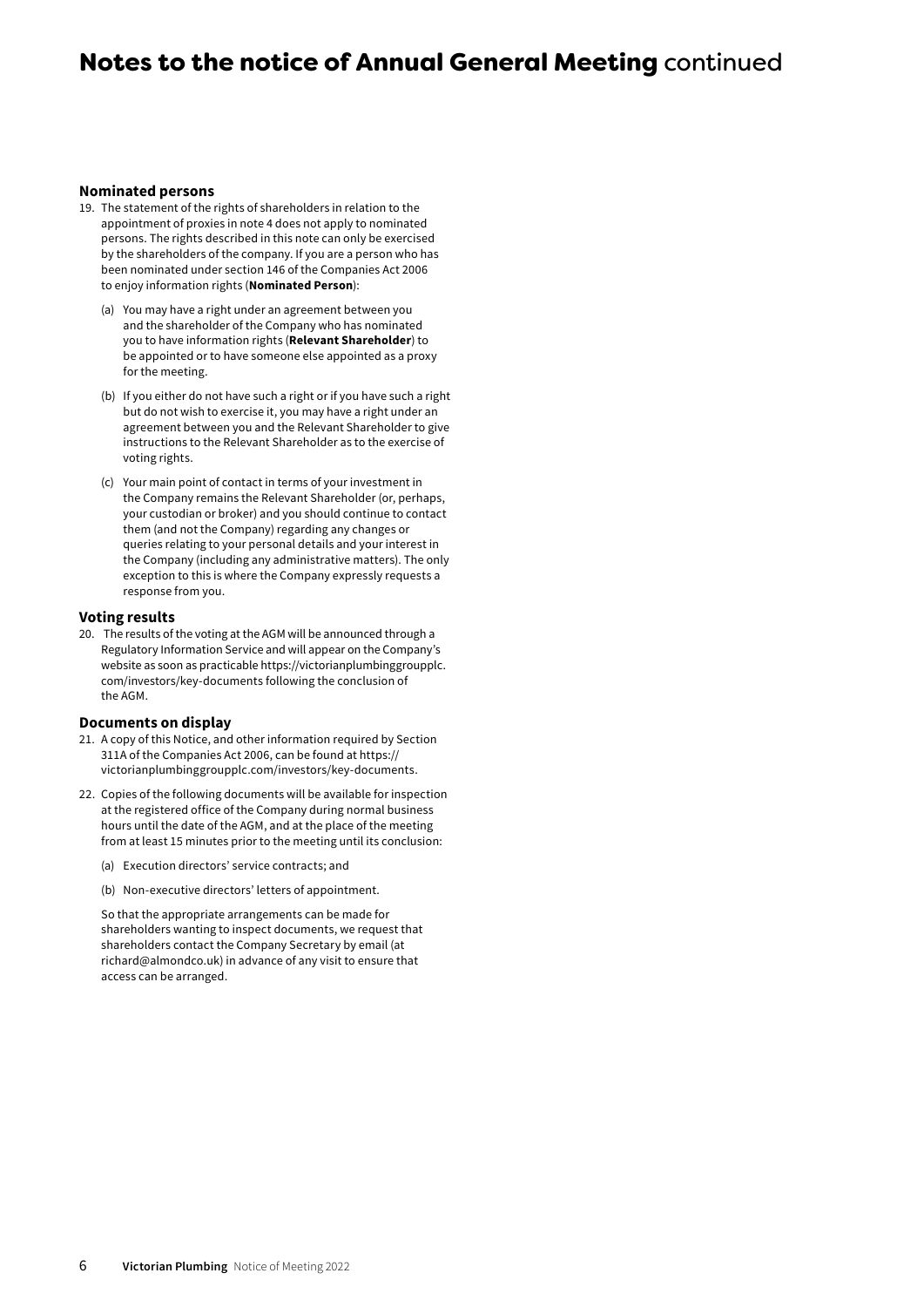# Explanatory notes to the notice of Annual General Meeting

#### **Dear Shareholders**

In the following notes, references to the "**current issued share capital**" of the Company are to the 325,062,985 ordinary shares of £0.001 each in the capital of the Company in issue as at the close of business on 14 January 2022 (being the latest practicable date prior to the publication of this document).

# **Resolution 1: To receive the financial statements and directors' reports**

This resolution deals with the receipt and adoption of the accounts of the Company and the reports of the directors and auditors of the Company for the period end the 30 September 2021.

# **Resolution 2 and 3: Re-election and remuneration of auditors**

The Company is required to appoint auditors at each annual general meeting, to hold office until the next such meeting at which accounts are presented.

Resolution 2 proposes the reappointment of the Company's existing auditors, Ernst & Young LLP.

Resolution 3 proposes that the Board be authorised to determine the auditors' remuneration.

# **Resolution 4 and 5: Directors' remuneration report and directors' remuneration policy**

As an AIM listed company, the Company is not required to obtain formal shareholder approval on these matters but has decided to present these matters to shareholders as an advisory vote.

Resolution 4 seeks shareholder approval of the directors' remuneration report (excluding the directors' remuneration policy, set out on pages 74 to 76 of the directors' remuneration report), as set out in the Company's annual report and accounts for the financial year ended 30 September 2021.

Resolution 5 seeks shareholder approval of the directors' remuneration policy, as set out on pages 74 to 76 of the directors' remuneration report.

### **Resolution 6 to 10 (inclusive): Re-election of directors**

The Company has adopted a higher standard of governance which recommends all directors offer themselves for re-election annually. As a result all directors will retire and offer themselves for re-election.

Biographical details of the directors who are offering themselves for re-election at the meeting are set out in the enclosed annual report and accounts and appear on the Company's website. Having considered the performance of and the contribution made by each of the directors, the board of directors remains satisfied that their performance remains effective and that they each continue to demonstrate commitment to their roles. As such, the directors recommend their re-election under resolutions 6 to 10 (inclusive).

### **Resolution 11: Authority to allot relevant securities**

The Company requires the flexibility to allot shares from time to time. Under the Act, the directors require authority from the Company's shareholders to allot shares save in respect of shares issued pursuant to employee share schemes.

Resolution 11 would grant this authority (until the next annual general meeting or unless such authority is revoked or renewed prior to such time) by authorising the directors (pursuant to section 551 of the Companies Act) to allot relevant securities up to an aggregate nominal amount equal to approximately one third of the current issued share capital of the Company (or approximately two-thirds of the current

issued share capital in connection with a rights issue or other pro rata issue to the shareholders). The directors consider these powers desirable due to the flexibility they give. The directors currently have no plans to allot relevant securities, but the directors believe it is in the interests of the Company for the directors to be granted this authority, to enable the directors to take advantage of appropriate opportunities which may arise in the future.

# **Resolution 12 and 13: Disapplication of statutory pre-emption rights**

Resolution 12 seeks to disapply the pre-emption rights provisions of section 561 of the Companies Act 2006 in respect of the allotment of equity securities for cash pursuant to rights issues and other preemptive issues, and in respect of other issues of equity securities for cash up to an aggregate nominal value which equates to approximately 5 per cent. of the current issued share capital of the Company.

Under resolution 13, it is proposed that the directors be authorised to disapply statutory pre-emption rights in respect of an additional 5 per cent. of the current issued share capital of the Company. In accordance with the Pre-Emption Group's Statement of Principles on Disapplying Pre-Emption Rights, the directors confirm that this authority will be used only in connection with an acquisition or specified capital investment that is announced contemporaneously with the issue, or that has taken place in the preceding six-month period and is disclosed in the announcement of the issue.

If given, these powers will expire at the same time as the authority referred to in resolution 11. The directors consider these powers desirable due to the flexibility they give. The directors have no present intention of issuing any equity securities for cash pursuant to the disapplication proposed under resolutions 12 and 13.

# **Resolution 14: Authority to purchase Company's own shares**

If passed, this resolution will grant the Company authority for a period of up to fifteen months after the date of passing of the resolution to buy its own shares in the market. The resolution limits the number of shares that may be purchased to 10 per cent of the current issued share capital of the Company. The price per ordinary share that the Company may pay is set at a minimum amount (excluding expenses) of £0.001 per ordinary share and a maximum amount (excluding expenses) of the higher of: (i) 5 per cent. over the average of the previous five business days' middle market prices; and (ii) the price stipulated by Article 3(2) of Delegated Regulation (EU) 2016/1052 of 8 March 2016 relating to the conditions applicable to buy-back programmes and stabilisation measures (being the higher of the price of the last independent trade and the highest current independent bid on the trading venue where the purchase is carried out). This authority will expire at the same time as the authority referred to in resolution 11 and will only be exercised if market conditions make it advantageous to do so.

The directors are of the opinion that it would be advantageous for the Company to have the flexibility to purchase its own shares should such action be deemed appropriate by the directors. The directors have no present intention of exercising the authority to purchase the Company's ordinary shares but will keep the matter under review, taking into account the financial resources of the Company, the Company's share price, future investment opportunities and the overall position of the Company. The authority will be exercised only if the directors believe that to do so would result in an increase in earnings per share and would be in the interests of shareholders generally. Shares purchased would either be cancelled and the number of shares in issue reduced accordingly or held as treasury shares.